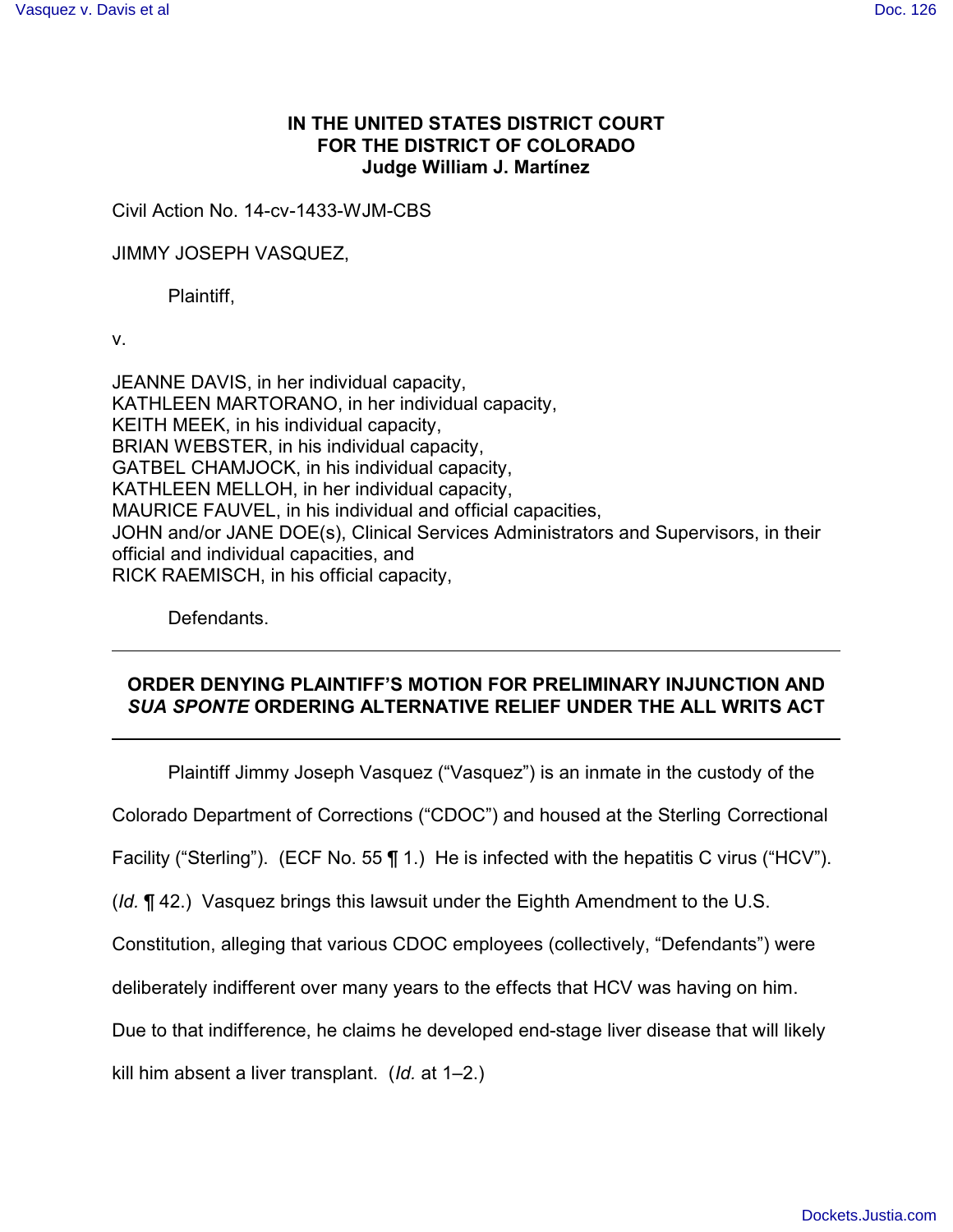Currently before the Court is Vasquez's Motion for Temporary Restraining Order ("TRO") (the "Motion"). (ECF No. 114.) The Motion notes the existence of a recently approved drug, Harvoni, that tends to be quite successful in purging HCV, thus preventing further liver damage (although it does not reverse the effects of liver damage already inflicted). (*Id.* at 2–3.) The Motion therefore requests a preliminary injunction ordering Defendants to:

- 1. "immediately start Mr. Vasquez on a course of Harvoni,"
- 2. "secure a medically appropriate MELD score evaluation [discussed in detail below] to determine whether Mr. Vasquez is eligible for a liver transplant and his priority for such a transplant," and
- 3. "[i]n the event that Mr. Vasquez is indeed eligible for a transplant, . . . ensure that he receives one in accordance with the community standards of care."

#### (ECF No. 114 at 4.)

Because this case has been pending since 2014 and all parties have participated, and because Vasquez's requests seek to change the status quo, this Court denied the Motion to the extent it sought a TRO, but construed the Motion as one for a preliminary injunction and ordered briefing accordingly. (ECF No. 116.) The Court has received Defendants' Response (ECF No. 120) and Vasquez's Reply (ECF No. 122). The Court held an evidentiary hearing on February 26, 2016, and took the Motion under advisement at that time.

For the reasons explained below, Vasquez's request to be prescribed Harvoni is moot because CDOC has approved Vasquez for an acceptable alternative drug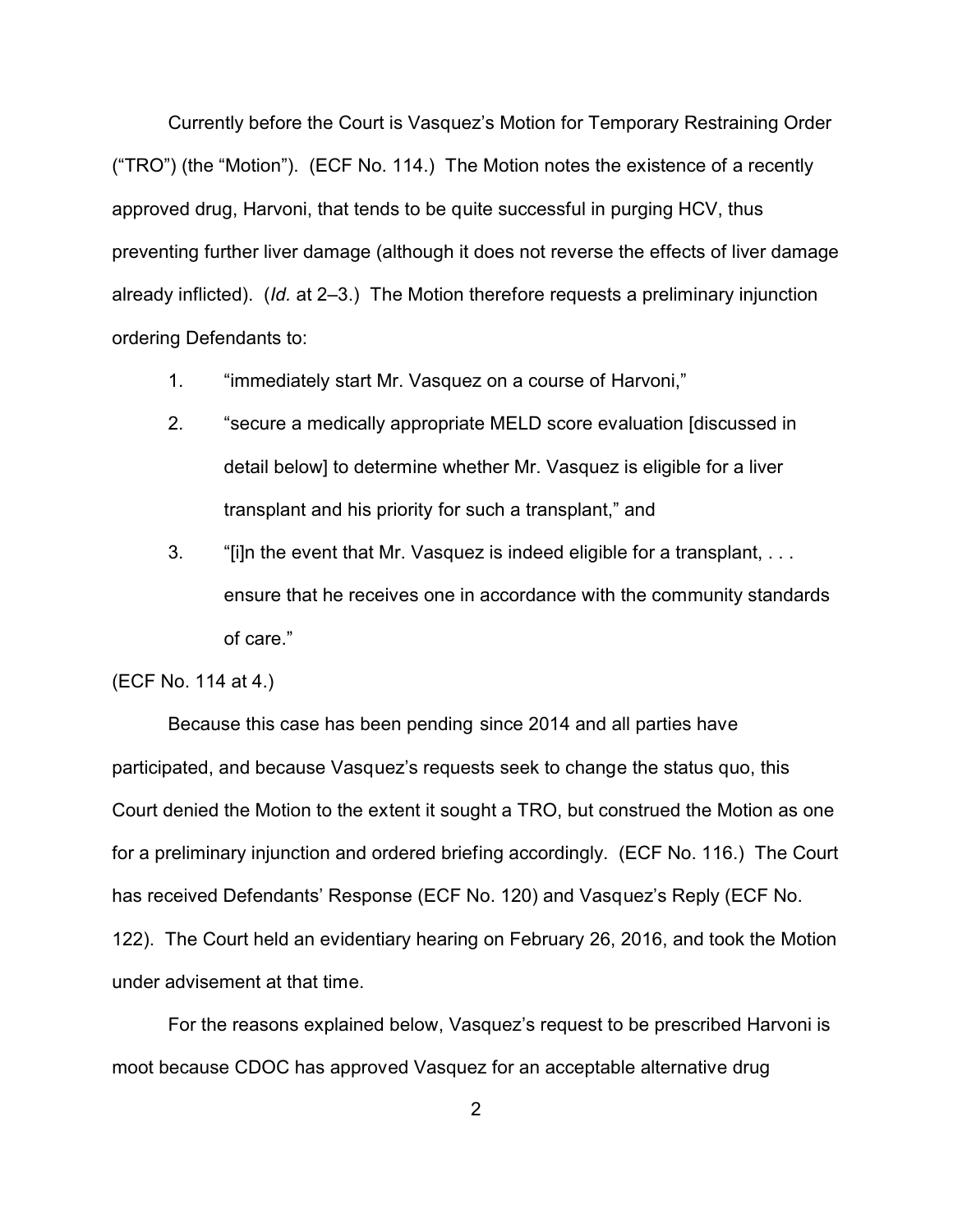regimen. Vasquez's requests regarding MELD score evaluations and eligibility for a liver transplant are not moot, but Vasquez is not entitled to preliminary injunctive relief because he has failed to demonstrate a likelihood of success on the subjective prong of the Eighth Amendment deliberate indifference standard. Nonetheless, given that Vasquez's life is potentially at stake, the Court will exercise its extraordinary authority under the All Writs Act, 28 U.S.C. § 1651, to order regular MELD score calculations, as well as prompt disclosure of those scores (along with the accompanying data) to Vasquez's counsel. This relief is sufficient to ensure proper monitoring of Vasquez's liver condition, and to keep his counsel fully informed, so that counsel may seek further relief from this Court, if needed, under appropriate circumstances.

### **I. BACKGROUND**

#### **A. Vasquez's Allegations**

The Court has summarized Vasquez's allegations in its prior order denying Defendants' motion to dismiss. (ECF No. 99.) *See also* 2015 WL 6662921. For present purposes, it suffices to note that Vasquez has been infected with HCV since at least 2004, when he entered CDOC custody. (ECF No. 99 at 3.) CDOC medical staff have been aware of his condition but, until very recently, have never recommended that Vasquez receive antiviral therapy, or any other form of therapy, intended to eradicate HCV from his system. (*Id.* at 3–8.) Although Defendants dispute that they have mistreated Vasquez, all parties currently agree that Vasquez now suffers from decompensated cirrhosis of the liver, a condition which is potentially life-threatening.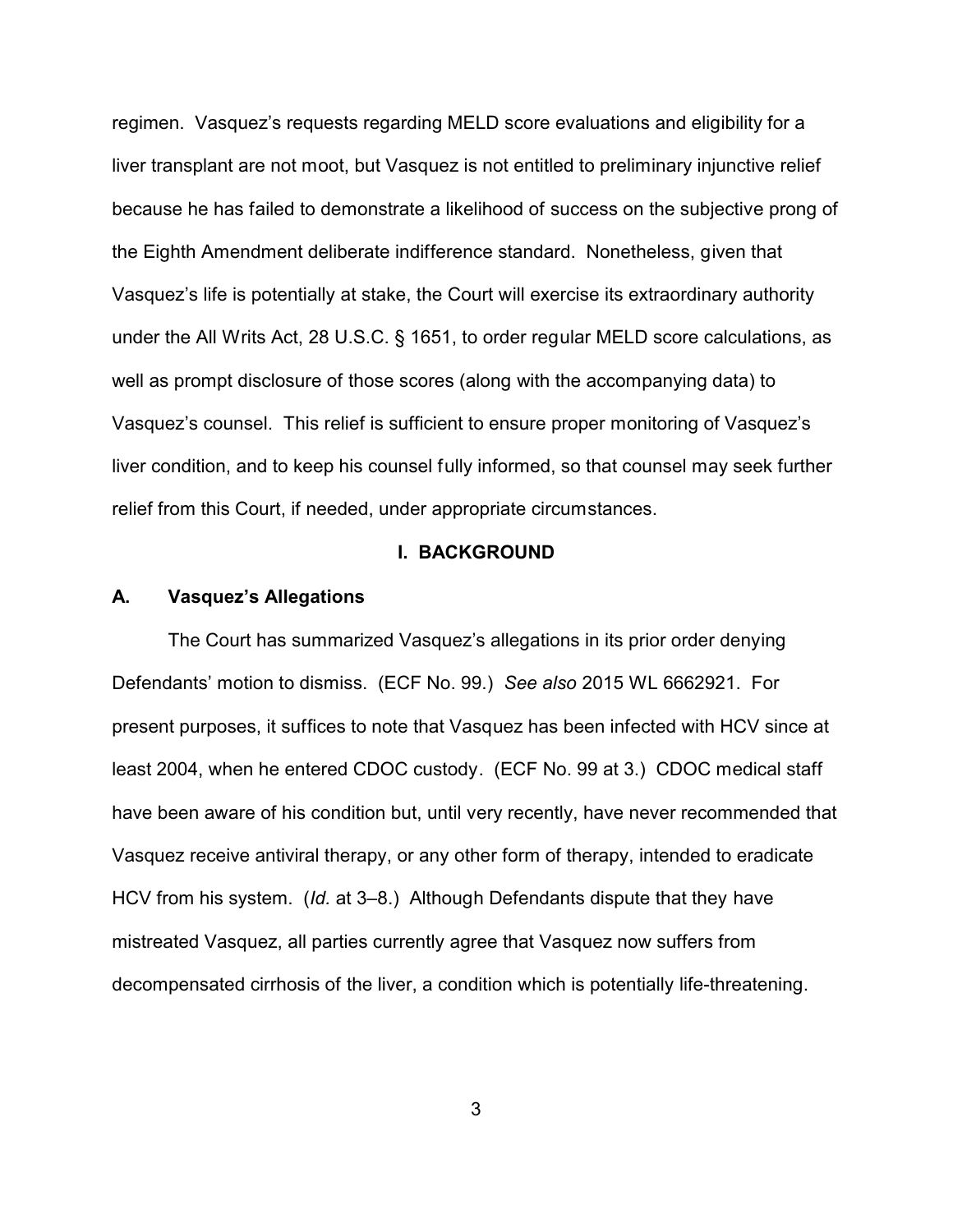# **B. Potential Antiviral Treatment Protocols**

It is unclear from the current record whether, prior to 2013, any existing HCV treatment regimen could have successfully eliminated HCV from Vasquez's system. Fortunately for Vasquez, the last two to three years have seen new drugs enter the market that can fight HCV much more effectively than previously available treatment options. One such drug is Harvoni, which Vasquez specifically requests in his Motion. However, since filing the Motion, it has become clear that Harvoni has not been approved to treat HCV genotype 3, which is the form of HCV in Vasquez's system. However, another recently approved drug, Sovaldi, is effective against HCV genotype 3 when combined with a pre-existing drug, Ribavarin.

### **C. Vasquez's Approval for Sovaldi/Ribavarin Treatment**

Defendants' sole witness at the preliminary injunction hearing was Dr. Susan Tiona, CDOC's Chief Medical Officer, whom the Court admitted as an expert in family medicine and infectious diseases, including HCV treatment. Dr. Tiona is not a defendant in this case.

 Dr. Tiona testified that CDOC's Infectious Disease Committee, on which she sits, preliminarily approved Vasquez for Sovaldi/Ribavarin treatment on Friday, February 19, 2016 (the same day Vasquez filed his Motion), and formally approved such treatment the following Monday, February 22, 2016. $^1$  Dr. Tiona expects that the treatment will begin on or about March 11, 2016. Once begun, it will run for 24 weeks.

 $1$  Dr. Tiona testified that all of this took place before she learned of Vasquez's lawsuit, much less his Motion. Given the disposition below, the Court need not make any finding in that regard.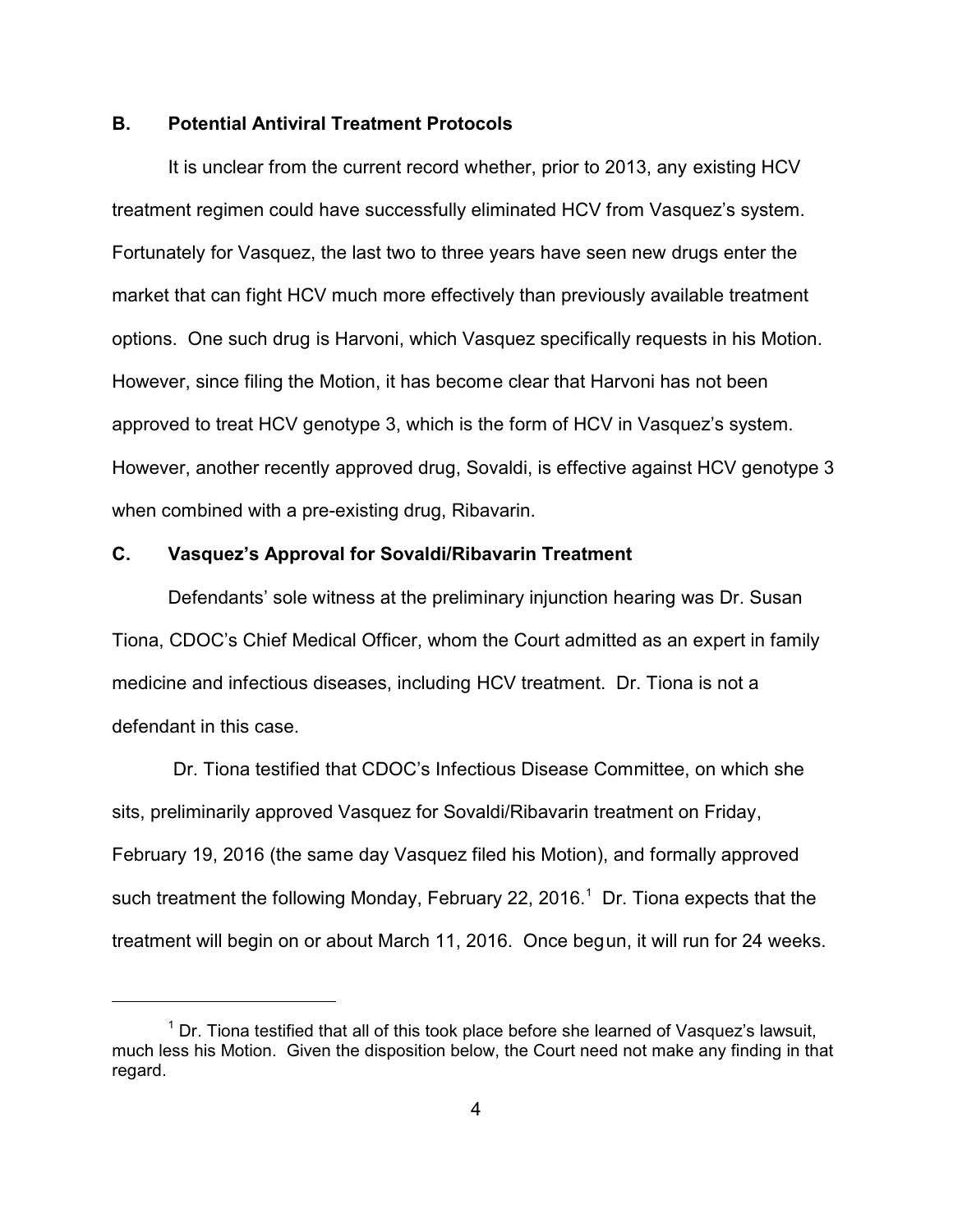Dr. Tiona believes that Vasquez has a 75% chance of becoming HCV-free through a complete course of Sovaldi/Ribavarin treatment. The major risk Vasquez faces is from decreasing hemoglobin levels, a side effect of Ribavarin. If those levels get dangerously low, both Sovaldi and Ribavarin must be stopped because Sovaldi is not approved to be administered without Ribavarin. In that event, Dr. Tiona has maintained contact with a pharmaceutical company that expects to have another promising antiviral drug approved by the end of this year, and Vasquez would be considered for that treatment.

# **D. MELD Scores—Dr. Bacon's Testimony**

Vasquez's expert at the hearing was Dr. Bruce Bacon, whom the Court admitted as an expert on liver diseases and HCV treatment, including transplant procedures. Because Dr. Bacon agreed that Sovaldi/Ribavarin was an appropriate treatment for Vasquez, most of Dr. Bacon's testimony focused on the likelihood that Vasquez may need a liver transplant.

 Dr. Bacon testified that an individual's priority for receiving a liver transplant is governed by a standard accepted nationwide known as the Model for End-stage Liver Disease, or "MELD." A MELD score is calculated by entering the results of certain laboratory tests into a formula, which then yields a number between 6 and 40. In very simple terms, an individual with a score of 40 will likely die very soon without a liver transplant, whereas an individual with a score of 6 may never need a transplant. Dr. Bacon said that a MELD score of 15 is the generally accepted point at which an individual should be worked up for transplant eligibility. A work-up for transplant eligibility is done by a transplant center and involves numerous tests of the various body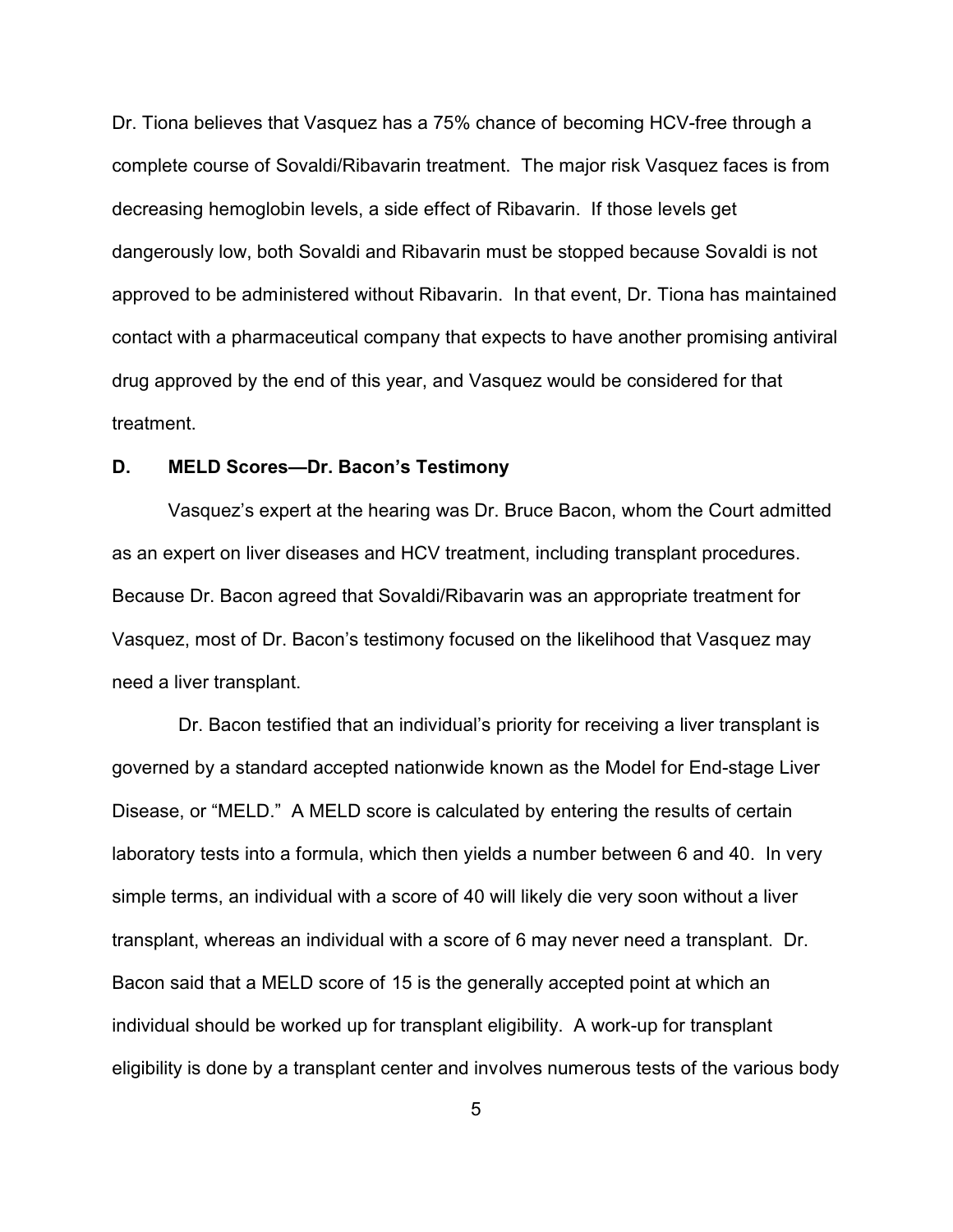systems, and also considers socioeconomic factors.

When asked to assume that Vasquez had a MELD score of 11, Dr. Bacon stated that he might still have Vasquez worked up for transplant eligibility based on other factors (*e.g.*, episodes of internal bleeding as well his decompensated liver cirrhosis). In other words, a MELD score of 15 is not a magic number, but a generally accepted guideline. Given Vasquez's current condition, Dr. Bacon recommends that Vasquez's MELD score be calculated every three months.

When asked regarding Vasquez's likelihood of suffering total liver failure during the 24-week Sovaldi/Ribavarin regimen that Vasquez should soon begin, Dr. Bacon opined that it was "unlikely," and that Vasquez is relatively "stable." When asked regarding Vasquez's likelihood of suffering total liver failure in the year or two after a successful Sovaldi/Ribavarin regimen, Dr. Bacon noted that Vasquez's MELD score would likely decrease in that time period, meaning that the chance of liver failure would then be even lower.

#### **E. MELD Scores—Dr. Tiona's Testimony**

Dr. Tiona generally agreed with Dr. Bacon. $^2$  The MELD score of 11 posited to Dr. Bacon came from Dr. Tiona's own calculation, which she did the day before the preliminary injunction hearing based on bloodwork data gathered in October 2015. Specifically, Dr. Tiona calculated a MELD score of 11.3. According to Dr. Tiona, that

 $^{\text{2}}$  Their major point of disagreement, which is not presently relevant, related to the possibility of providing a liver transplant to someone still infected with HCV. Dr. Bacon testified that the continuing presence of HCV is not a barrier to a transplant. Dr. Tiona, while not disagreeing with that specific point, nonetheless believes that HCV should be treated before any transplant because untreated HCV would begin to erode the new liver just as it had done the old.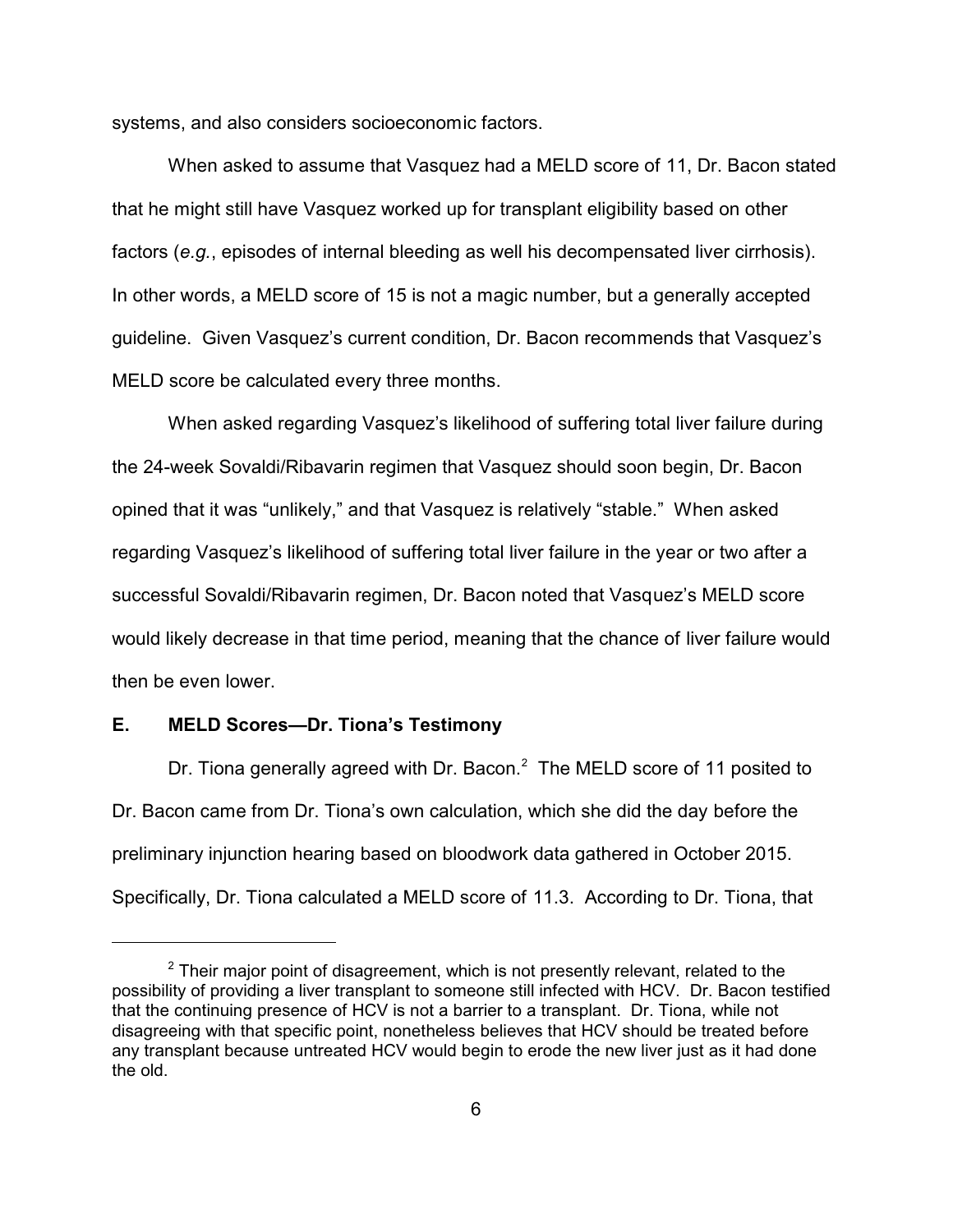score suggests that Vasquez has about a 6% chance "of having a non-survival event of some kind in the next three months related to liver disease."

Dr. Tiona says that CDOC has not been calculating Vasquez's MELD score thus far, but the MELD score is based on blood tests that CDOC regularly administers to Vasquez anyway. Thus, CDOC could calculate his MELD scores historically, and could calculate his MELD scores going forward with little more effort than it already plans to expend.

Dr. Tiona agreed with Dr. Bacon that Vasquez's MELD score might go down after Sovaldi/Ribavarin treatment. She therefore believed the best course of action would be to "get [Vasquez] treated, get his virus taken care of and then check his MELD score every three months to monitor that, and if it does progress upward and starts to creep toward the 15 [mark], then we could look at a referral [to a transplant center for a transplant eligibility work-up]."

# **F. Potential Withdrawal of Treatment as a Disciplinary Measure**

CDOC requires inmates who wish to receive HCV antiviral therapy to complete drug and alcohol resistance classes. The reasoning behind this requirement is that HCV infections most commonly come through high risk behaviors connected to substance abuse, and it is a waste of resources to treat inmates for HCV who may then go forward and reinfect themselves through, *e.g.*, sharing needles.

Before beginning the drug and alcohol resistance classes, inmates must sign a "Contract for Alcohol and Drug Treatment." (Plaintiff's Exhibit 5 at Bates page 814.) That document states that

[t]reatment for hepatitis C will not be approved if you have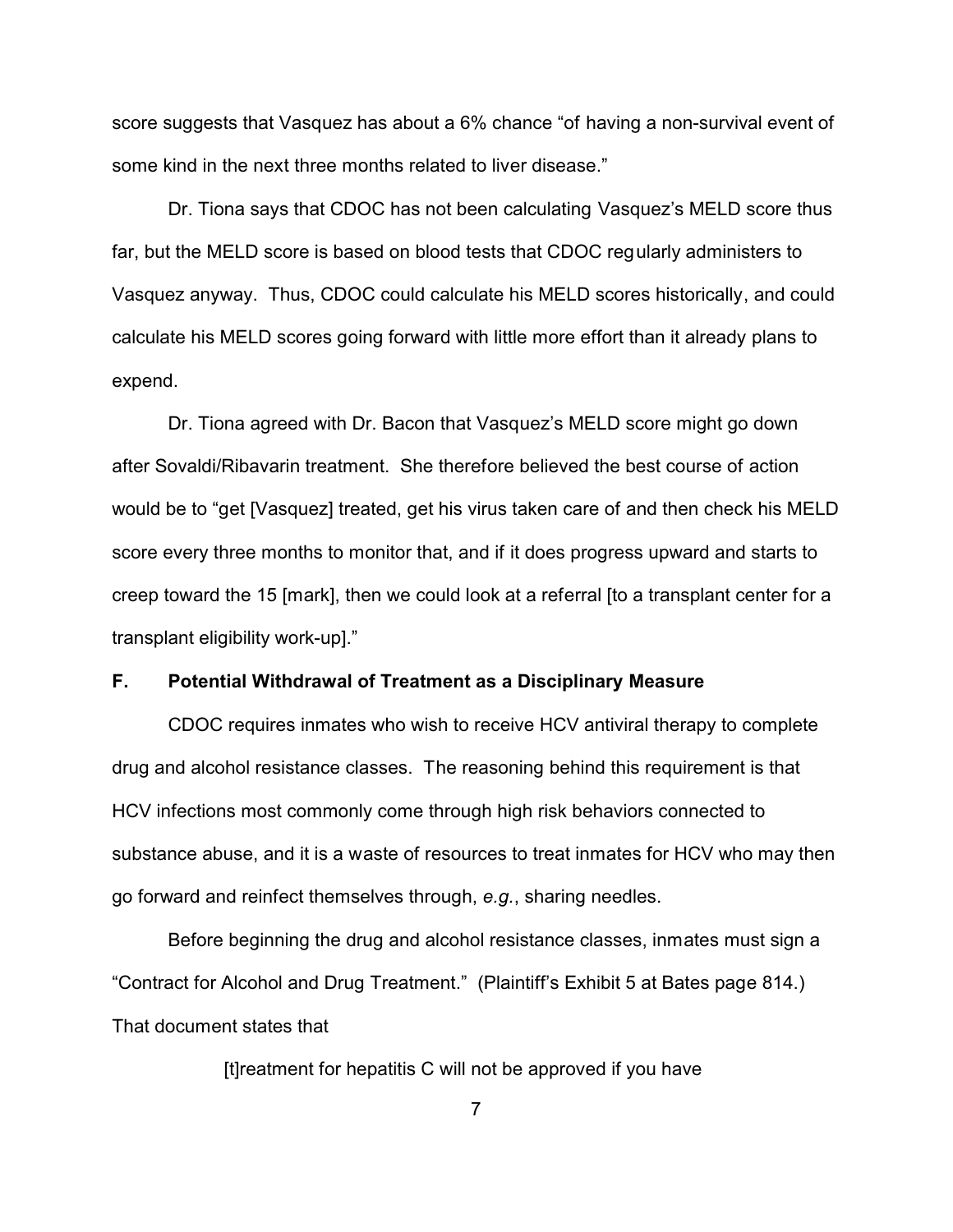any evidence of high risk behavior since the time of enrollment into alcohol and drug treatment. This includes any [Code of Penal Discipline] conviction for tattooing, contraband related to drugs or alcohol, misuse or abuse of prescription medications, or sexual activity with another offender or staff. . . . If there is evidence of high risk behavior, you are not eligible for treatment until you have repeated alcohol and drug classes . . . .

(*Id.*) Vasquez signed this contract. (*Id.*)

After successfully completing these classes, and inmate is required to sign a

"Patient Contract Concerning Hepatitis C Treatment." (Defendants' Exhibit G.) Under

that contract the inmate must agree to the following condition:

I will abstain from all illegal substances and high risk behaviors, including but not limited to IV, oral or inhaled drug use, during the evaluation or course of this treatment. Treatment will be discontinued for tattooing, possession of drug paraphernalia or any other indication of drug or alcohol use since starting the Alcohol and Drug Education program. If I fail to follow this requirement, I will not be considered a candidate for this therapy and/or therapy will be discontinued.

(*Id.*) Vasquez signed this contract as well. (*Id.*)

Vasquez believes that prison discipline is often arbitrary, and he worries that the slightest slip-up might prompt officials at Sterling to discontinue the Sovaldi/Ribavarin treatment. Michael Latiolais, one of Vasquez's fellow inmates, testified at the preliminary injunction hearing that before he (Latiolais) received Harvoni, prison staff threatened to end the treatment early if he received "*any* kind of write-up" (emphasis added). However, neither Latiolais nor Vasquez have ever had medical care withdrawn as punishment, nor are they aware of an inmate who had medical care withdrawn as punishment. Moreover, Vasquez testified—and Dr. Tiona confirmed—that he has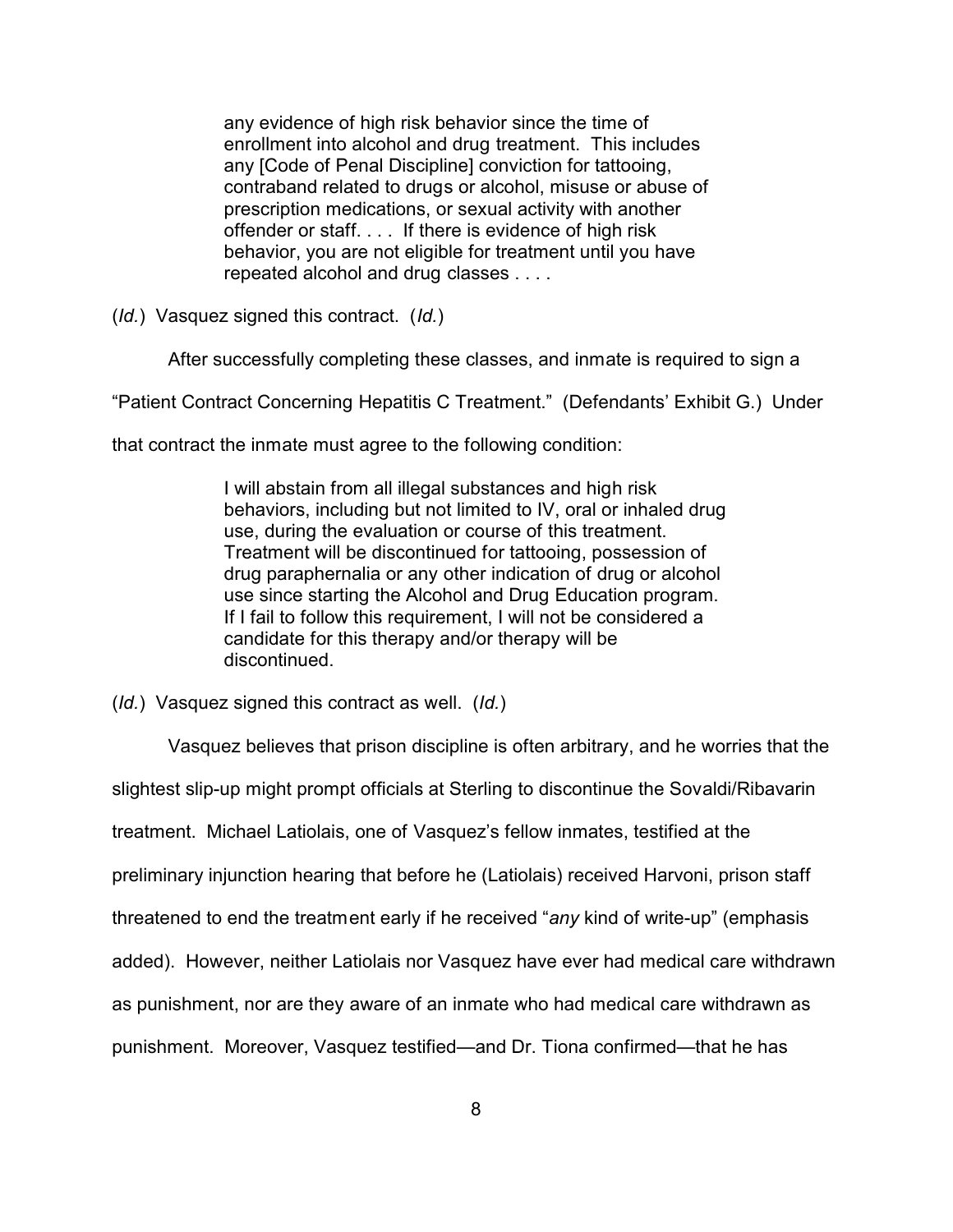never had a write-up for any reason during his twelve years in CDOC custody.

# **II. PRELIMINARY INJUNCTION STANDARD**

A preliminary injunction is an extraordinary remedy; accordingly, the right to relief must be clear and unequivocal. *See, e.g.*, *Flood v. ClearOne Commc'ns, Inc.*, 618 F.3d 1110, 1117 (10th Cir. 2010). To meet this burden, a party seeking a preliminary injunction must show: (1) a likelihood of success on the merits, (2) a threat of irreparable harm, which (3) outweighs any harm to the non-moving party, and that (4) the injunction would not adversely affect the public interest. *See, e.g.*, *Awad v. Ziriax*, 670 F.3d 1111, 1125 (10th Cir. 2012).

Although this inquiry is, on its face, relatively straightforward, there are a variety of exceptions. If the injunction will (1) alter the status quo, (2) mandate action by the defendant, or (3) afford the movant all the relief that it could recover at the conclusion of a full trial on the merits, the movant must meet a heightened burden. *See O Centro Espirita Beneficiente Uniao do Vegetal v. Ashcroft*, 389 F.3d 973, 975 (10th Cir.2004) (en banc). Specifically, the proposed injunction "must be more closely scrutinized to assure that the exigencies of the case support the granting of a remedy that is extraordinary even in the normal course" and "a party seeking such an injunction must make a strong showing both with regard to the likelihood of success on the merits and with regard to the balance of harms." *Id.*

### **III. ANALYSIS**

# **A. Partial Mootness & Lack of Ripeness**

In the briefing leading up to the preliminary injunction hearing, Defendants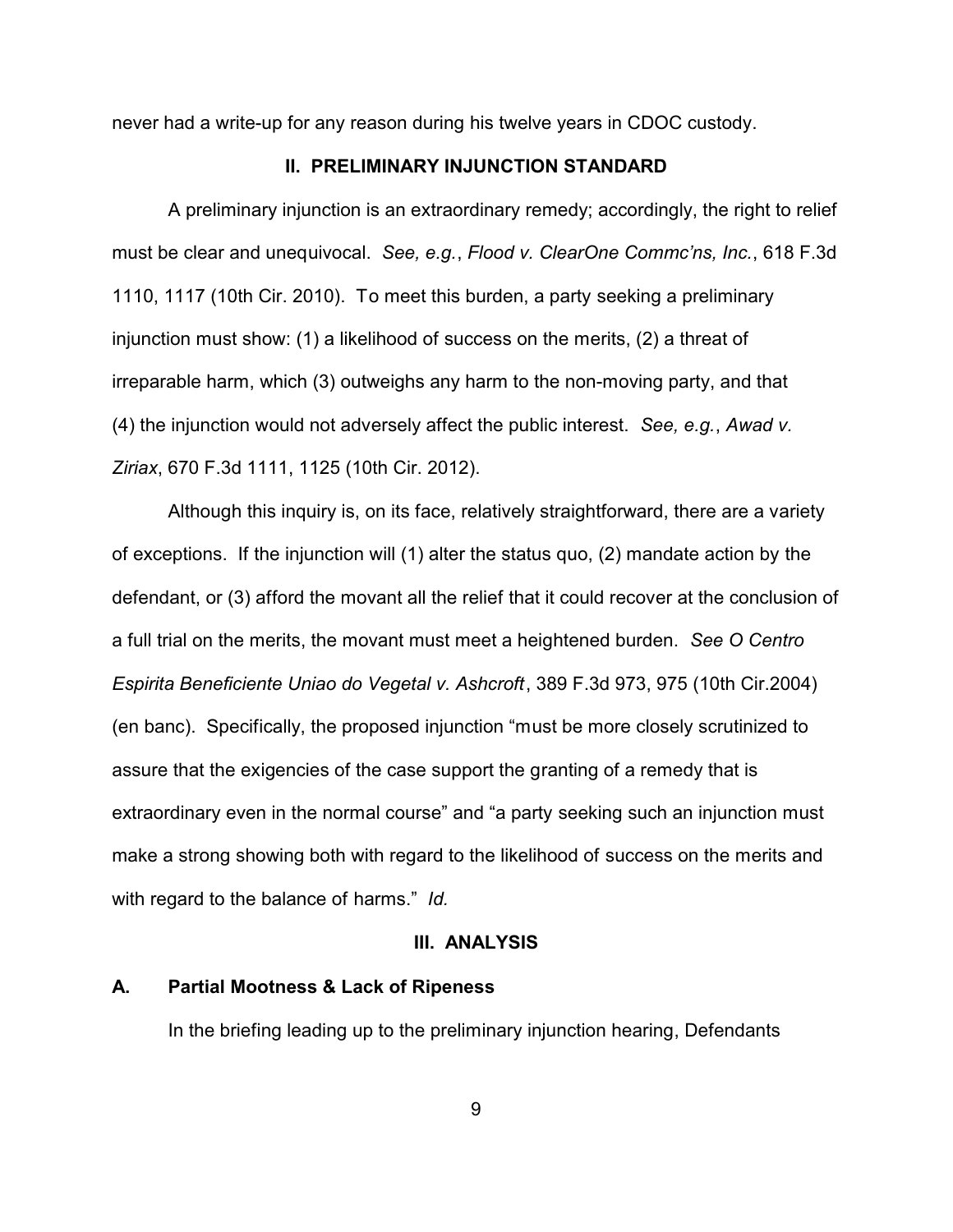largely took the position that injunctive relief was moot because CDOC would soon begin Vasquez on the Sovaldi/Ribavarin regimen. (*See* ECF No. 120.) Given Vasquez's concession that Sovaldi/Ribavarin is more appropriate than Harvoni, the Court agrees that this portion of Vasquez's request for relief is moot.

The Court emphasizes, however, that this mootness finding is heavily informed by Dr. Tiona's hearing testimony about CDOC's intentions in the next few weeks. The Court found Dr. Tiona to be generally sincere and credible. Based on that, the Court takes Dr. Tiona at her word that Sovaldi/Ribavarin treatment will actually begin on or about March 11, 2016. Moreover, the Court takes Dr. Tiona at her word that the Sovaldi/Ribavarin treatment will not be canceled or interrupted unless medically necessary or unless Vasquez commits a *confirmed* violation of his treatment contract. Should the Court's trust turn out to be misplaced, Vasquez may revive his claim for antiviral therapy.

Counsel for Defendants conceded at the preliminary injunction hearing that Vasquez's remaining requests (regarding MELD scores and a potential liver transplant) are not moot. Nonetheless, the liver transplant portion of Vasquez's Motion—"[i]n the event that Mr. Vasquez is indeed eligible for a transplant, . . . ensure that he receives one in accordance with the community standards of care" (ECF No. 114 at 4)—is not ripe. Vasquez's transplant eligibility turns on at least three considerations: (1) his MELD scores; (2) professional medical judgment, based on his MELD scores combined with his other symptoms, to determine whether a transplant work-up is appropriate; and (3) the results of the transplant work-up, if one is ordered. Obviously, the second and third considerations rely heavily on the first consideration.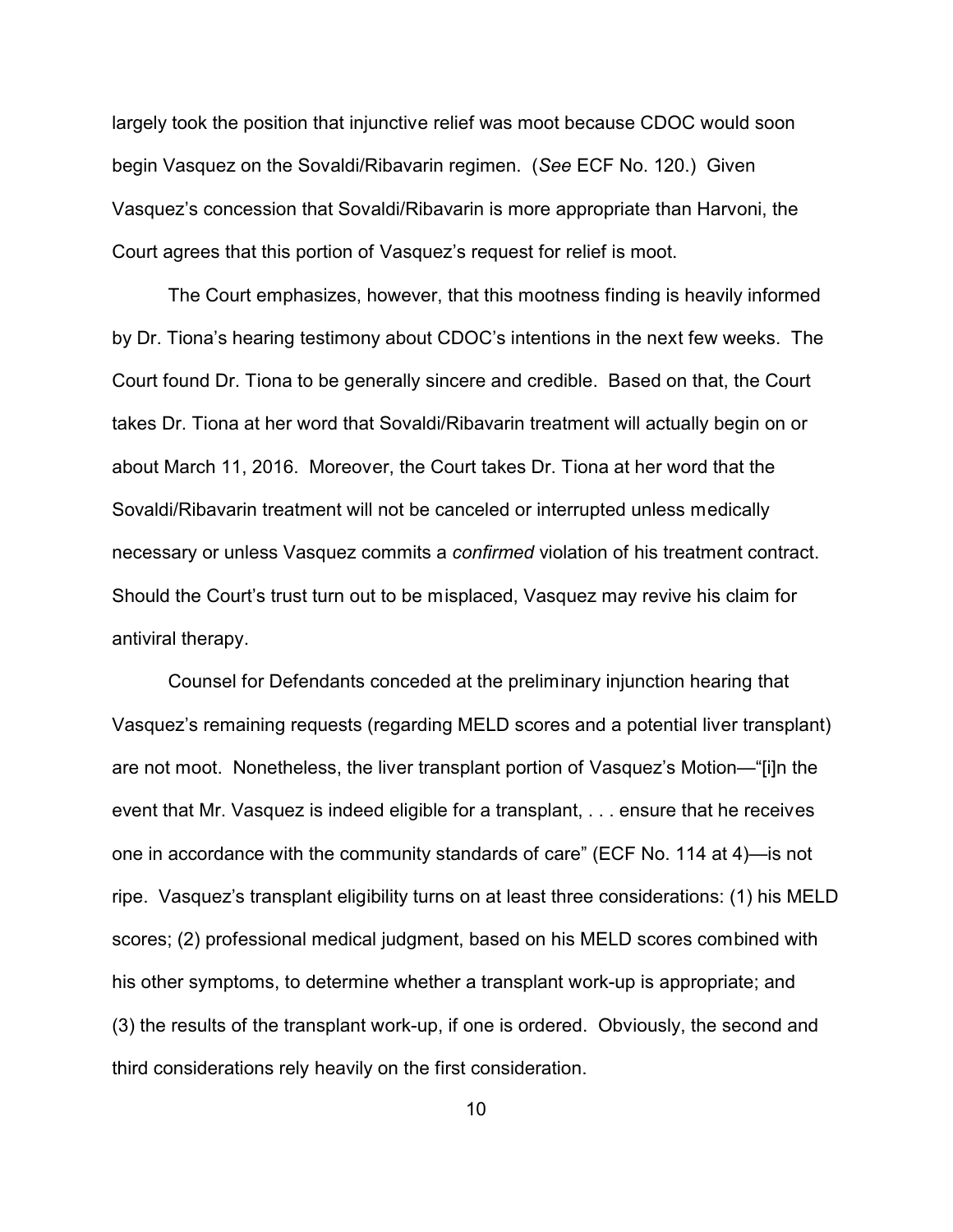Even outside the prison context, this would make injunctive relief difficult to fashion, and it is particularly difficult in the prison context: "In any civil action with respect to prison conditions . . . [p]reliminary injunctive relief must be narrowly drawn, extend no further than necessary to correct the harm the court finds requires preliminary relief, and be the least intrusive means necessary to correct that harm." 18 U.S.C. § 3626(a)(2). Here, the number of moving parts would mostly prevent the Court from entering a sufficiently narrow injunction. The Court is unqualified to specify, *e.g.*, the hemoglobin level below which withdrawal of antiviral treatment is appropriate, the appropriate course of alternative treatment if antiviral therapy fails, the exact MELD score at which Vasquez must be worked up for a transplant, and so forth.

Thus, the Court finds that the only request for injunctive relief that is both ripe and sufficiently narrow is Vasquez's request for MELD score evaluations. $^3\,$  The remaining analysis evaluates only that request.

# **B. "Disfavored" Injunction**

Vasquez's MELD score request, if granted, would constitute a "disfavored" injunction because, at a minimum, this Court would be requiring CDOC to take certain actions it is not currently taking. *See O Centro*, 389 F.3d at 975. Thus, Vasquez "must

 $3$  In addition to the ripeness problem, there are also serious jurisdictional questions inherent in any request that this Court order a transplant to take place. No transplant center is a party here—and even if the case were otherwise, it is highly doubtful that the Court could order a transplant center even to place Vasquez on a list to receive a transplant, much less actually give him one. *See, e.g.*, *Miller v. Bannister*, 2011 WL 666097, at \*1 (D. Nev. Feb. 14, 2011) ("The Court notes that it likely would have no authority to require a third-party organization to put Plaintiff on its transplant list even if his evaluation for eligibility were favorable, and that it would almost certainly have no authority to require such an organization to dedicate an organ to him.").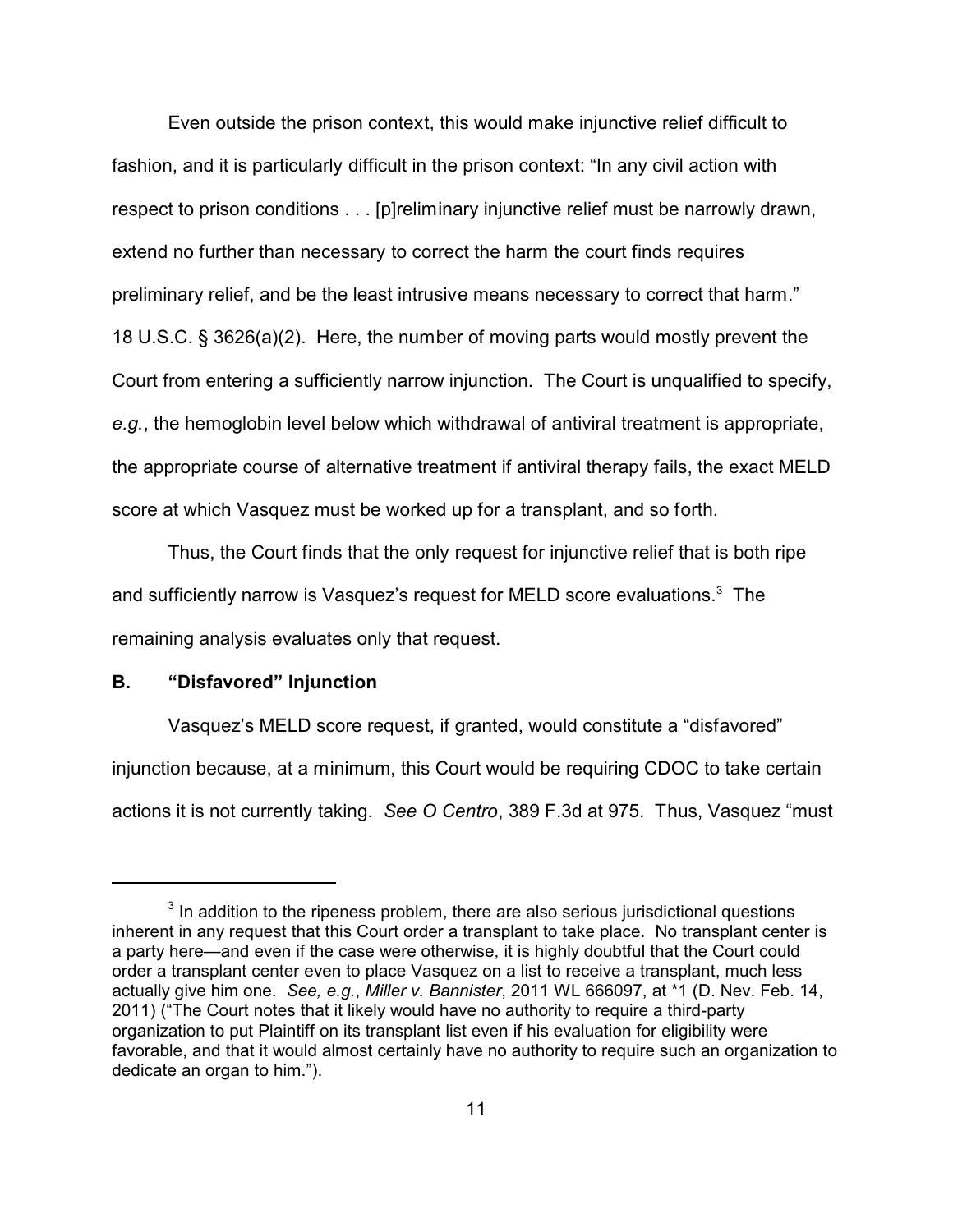make a strong showing both with regard to the likelihood of success on the merits and with regard to the balance of harms." *Id.* The Court finds that the likelihood-of-success element is dispositive here.

### **C. Likelihood of Success on the Merits**

Likelihood of success turns on the elements of Vasquez's underlying claim, namely, a claim for cruel and unusual punishment. The Eighth Amendment's prohibition against cruel and unusual punishment encompasses deliberate indifference by prison officials to a prisoner's serious medical needs. *Howard v. Waide*, 534 F.3d 1227, 1235 (10th Cir. 2008). "Deliberate indifference" involves "a two-pronged inquiry, comprised of an objective component and a subjective component." *Self v. Crum*, 439 F.3d 1227, 1230 (10th Cir. 2006). The objective component requires a "sufficiently serious" medical need, meaning "one that has been diagnosed by a physician as mandating treatment or one that is so obvious that even a lay person would easily recognize the necessity for a doctor's attention." *Sealock v. Colorado*, 218 F.3d 1205, 1209 (10th Cir. 2000) (internal quotation marks omitted). The subjective prong examines the state of mind of the defendant, asking whether "the official knows of and disregards an excessive risk to inmate health or safety; the official must both be aware of facts from which the inference could be drawn that a substantial risk of serious harm exists, and he must also draw the inference." *Farmer v. Brennan*, 511 U.S. 825, 837 (1994). This is a high standard. "[N]egligent failure to provide adequate medical care, even one constituting medical malpractice, does not give rise to a constitutional violation." *Perkins v. Kan. Dep't of Corrs.*, 165 F.3d 803, 811 (10th Cir. 1999).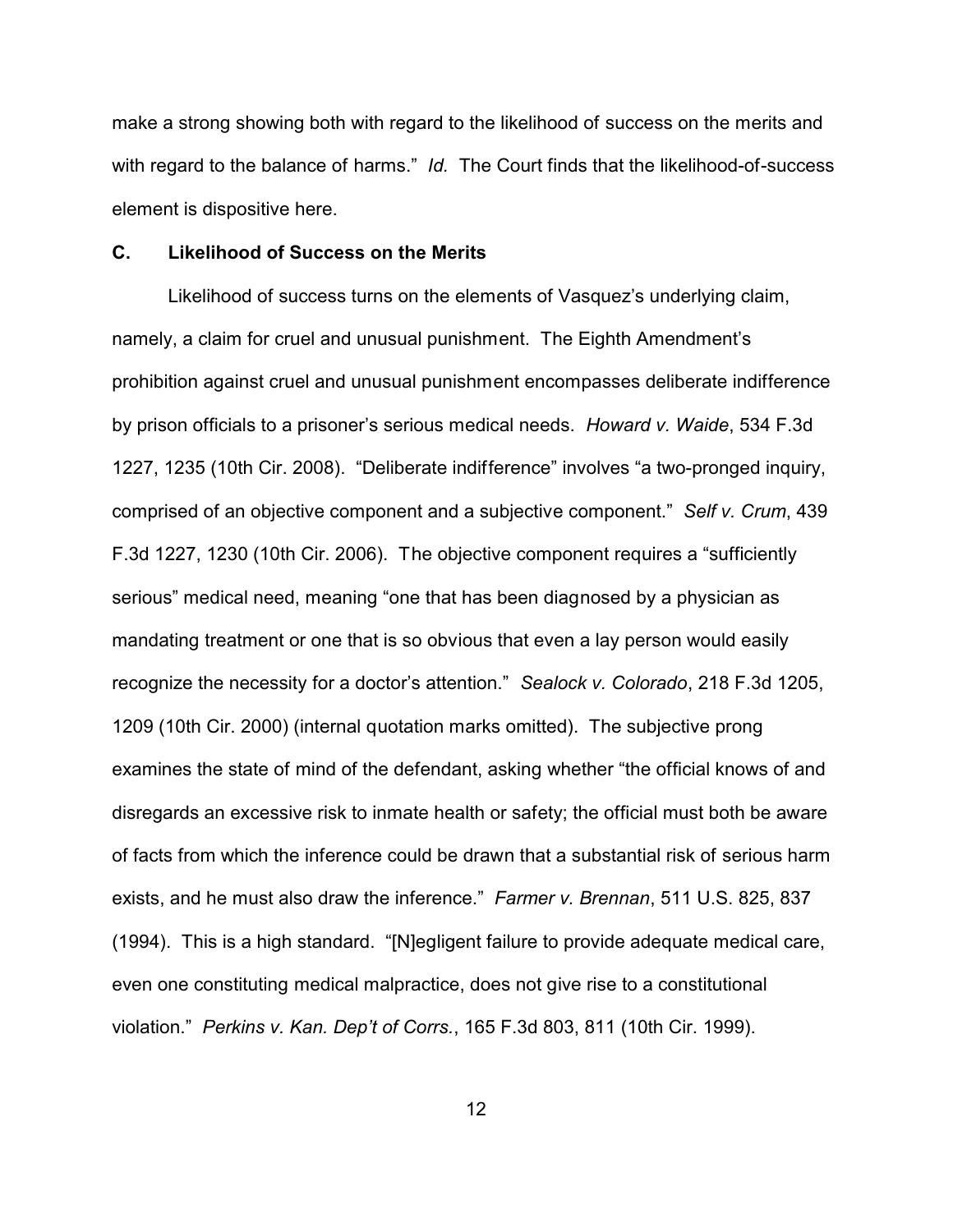# 1. *Objective Component*

There appears to be no dispute here that Vasquez suffers from a sufficiently serious medical condition diagnosed by a physician. Thus, Vasquez's likelihood of proving the objective component is not at issue.

### 2. *Subjective Component*

Subjective indifference requires that the prison official "know<sup>[]</sup> of and disregard<sup>[]</sup> an excessive risk to inmate health or safety." *Farmer*, 511 U.S. at 837. Moreover, when considering injunctive relief, this inquiry turns on "the prison authorities' current attitudes and conduct." *Id.* at 845 (citation and internal quotation marks omitted). In light of this standard, Vasquez faces two significant problems.

First, Vasquez has presented no evidence of any current Defendant's state of mind. Vasquez's Motion instead attributes indifference to CDOC *writ large*. (*See* ECF No. 114 at 9.) But CDOC, as an institution, cannot have a subjective state of mind. *See, e.g.*, *Martinez v. Beggs*, 563 F.3d 1082, 1089 (10th Cir. 2009) ("the subjective component requires *the prison official* to disregard the risk of harm claimed by the prisoner" (emphasis added)). Thus, the Court noted at the preliminary injunction hearing that "an institution cannot have sentient thoughts," and asked, "to which defendants are you attributing this . . . indifference in this case?" Vasquez's counsel responded, "our position is that . . . the collective knowledge of the employees of the Colorado Department of Corrections satisfies the subjective prong." But Vasquez has pointed the Court to no authority in which collective knowledge can allow some particular official to "both be aware of facts from which the inference could be drawn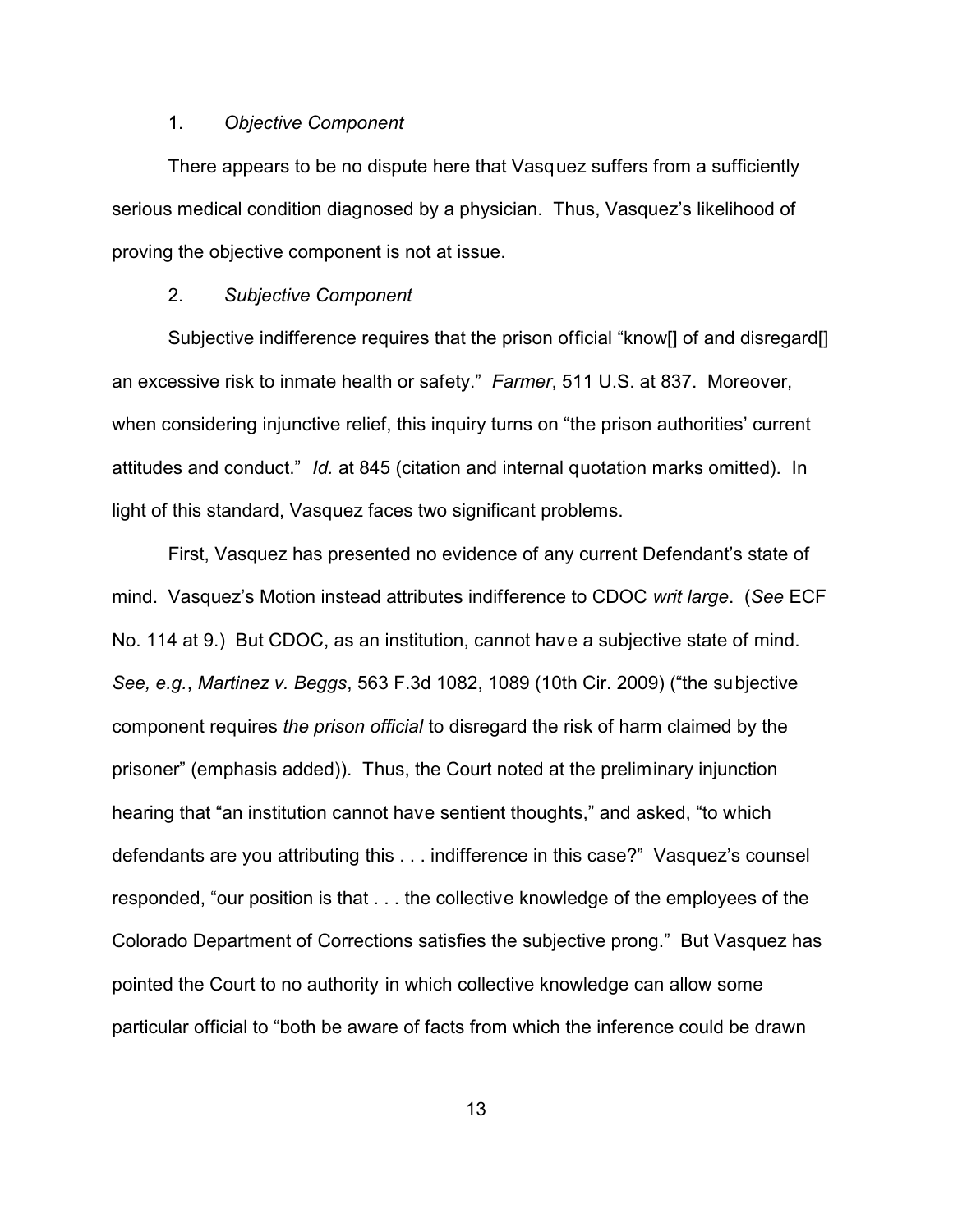that a substantial risk of serious harm exists, and . . . also draw the inference." *Farmer*, 511 U.S. at 837.

Second, Vasquez has no evidence that anyone within CDOC is currently acting with indifference toward his medical condition. He has recently been approved for the admittedly appropriate Sovaldi/Ribavarin treatment. He has received, and continues to receive, regular blood tests from which a MELD score can be calculated—although the actual calculation of a MELD score has apparently only happened once, *i.e.*, the day before the preliminary injunction hearing. But in that vein, Dr. Tiona volunteered at the preliminary injunction hearing, "If somebody wants me to do a MELD score every three months based on the labs [Vasquez is] going to have drawn, that can certainly be done." Thus, the relevant CDOC decisionmaker is aware of Vasquez's condition, is taking appropriate steps to address it, and is willing to take additional steps as well. To the extent Dr. Tiona's current attitude can be attributed to some Defendant in this case (a question which the Court does not reach), there is no evidence of continuing indifference, much less "a strong showing" of such indifference. *O Centro*, 389 F.3d at 975. Vasquez therefore cannot show the likelihood of success necessary for preliminary injunctive relief, and the Court need not analyze the remaining preliminary injunction requirements.

# **IV. ALTERNATIVE RELIEF UNDER THE ALL WRITS ACT**

Given Vasquez's condition and the fact that his condition is potentially lifethreatening, the Court *sua sponte* considers alternative relief under 28 U.S.C. § 1651, commonly known as the All Writs Act. In relevant part, the Act states: "The Supreme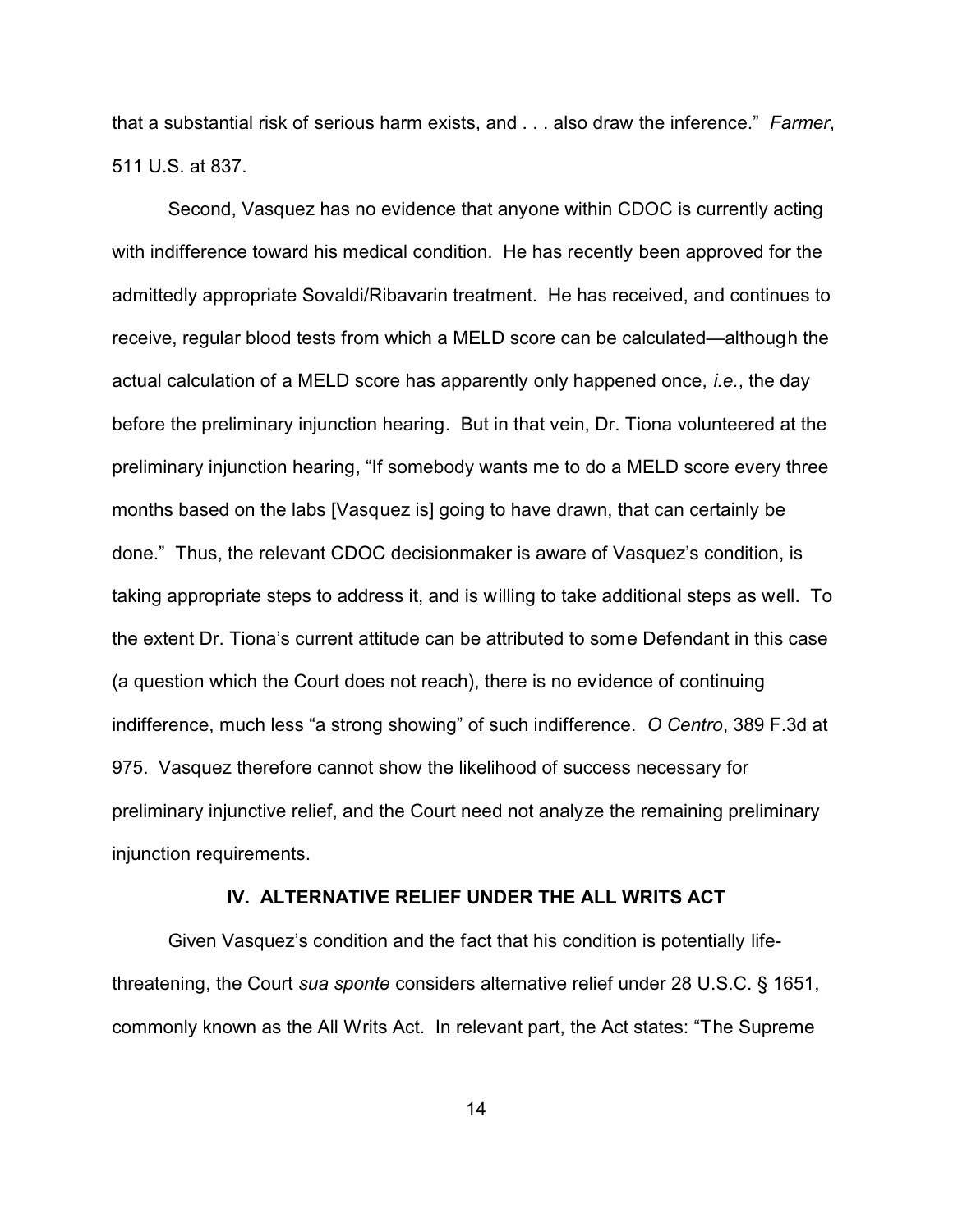Court and all courts established by Act of Congress may issue all writs necessary or appropriate in aid of their respective jurisdictions and agreeable to the usages and principles of law." 28 U.S.C. § 1651(a). This authority "is to be used sparingly and only in the most critical and exigent circumstances." *Wis. Right to Life, Inc. v. Fed. Election Comm'n*, 542 U.S. 1305, 1306 (2004) (Rehnquist, C.J., in chambers) (internal quotation marks omitted). In cases such as this, where the plaintiff fails to establish the traditional preliminary injunction elements, the plaintiff "must make a showing of irreparable injury sufficient in kind and degree to override these factors cutting against the general availability of preliminary injunctions." *Sampson v. Murray*, 415 U.S. 61, 84 (1974).

An instructive example of the foregoing is *FTC v. Dean Foods Co.*, 384 U.S. 597 (1966). There, the Supreme Court held that an injunction under the All Writs Act preserving the status quo was appropriate because, without it, certain companies would complete their merger, one of those companies would then cease to exist, and the lower courts would likely be deprived of any meaningful opportunity to review the merger. *Id.* at 604–05.

If Vasquez were to suffer liver failure and death, the Court would not be deprived of jurisdiction to hear claims brought by his estate, but it would certainly be deprived of jurisdiction to order the injunctive relief that forms a major part of his case. In other words, the Court's jurisdiction turns, in part at least, on Vasquez remaining alive.

In this case, Vasquez's death from lack of a liver transplant is not imminent. His own expert, Dr. Bacon, believes that any major deterioration in Vasquez's condition is unlikely during the 24-week antiviral regimen that will soon begin, and even less likely in the ensuing years if the treatment successfully eradicates HCV from Vasquez's body.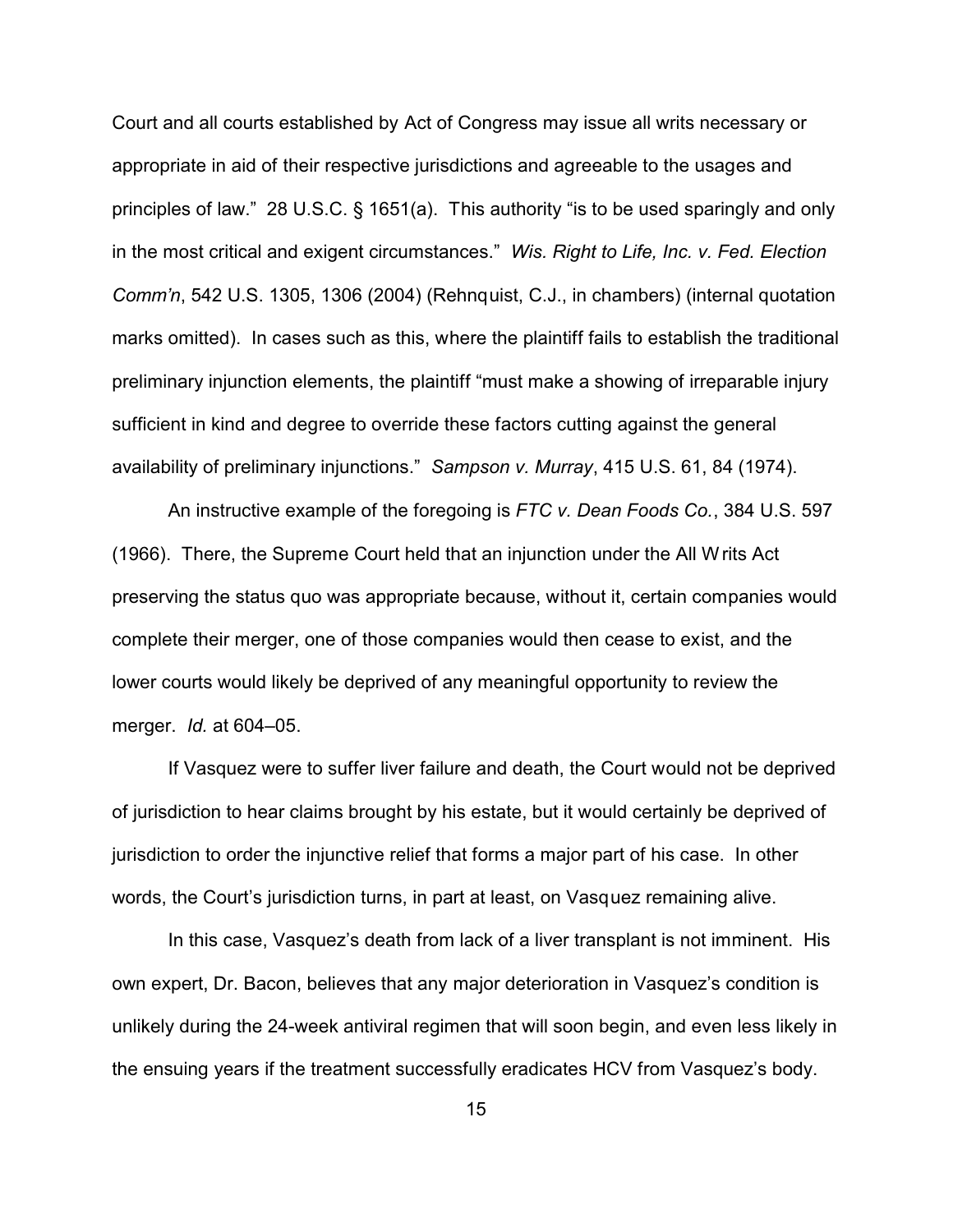Thus, Vasquez's situation is not particularly dire *at the moment*. Even so, without regular monitoring of his likely need for a liver transplant, his situation could become dire and perhaps irreversible before CDOC has time to react appropriately. Thus, in these unique circumstances, and particularly because an individual's life is at stake, the Court finds that an order under the All Writs Act requiring regular MELD score calculations is appropriate to preserve the Court's jurisdiction.

Dr. Bacon testified that calculating Vasquez's MELD score every three months would be appropriate in light of Vasquez's current condition. Dr. Tiona admitted that this course of action would pose no significant burden. The Court will therefore enter an order requiring CDOC to calculate a new MELD score at least every three months, and then to send the data underlying each score, as well as the score itself, to Vasquez's counsel.<sup>4</sup>

### **V. CONCLUSION**

For the reasons set forth above, the Court ORDERS as follows:

- 1. Vasquez's Motion for Temporary Restraining Order, construed by the Court as a Motion for a Preliminary Injunction (ECF No. 114) is DENIED; and
- 2. Defendant Raemisch, in his official capacity as Executive Director of the Colorado Department of Corrections is ORDERED as follows:

<sup>&</sup>lt;sup>4</sup> Nothing in this order prevents CDOC from testing Vasquez more frequently than every three months. Although the Court does not have sufficient information at this time to establish MELD score thresholds at which more-frequent MELD testing is appropriate, the Court nonetheless expects Dr. Tiona and her subordinates to apply sound medical judgment in that regard.